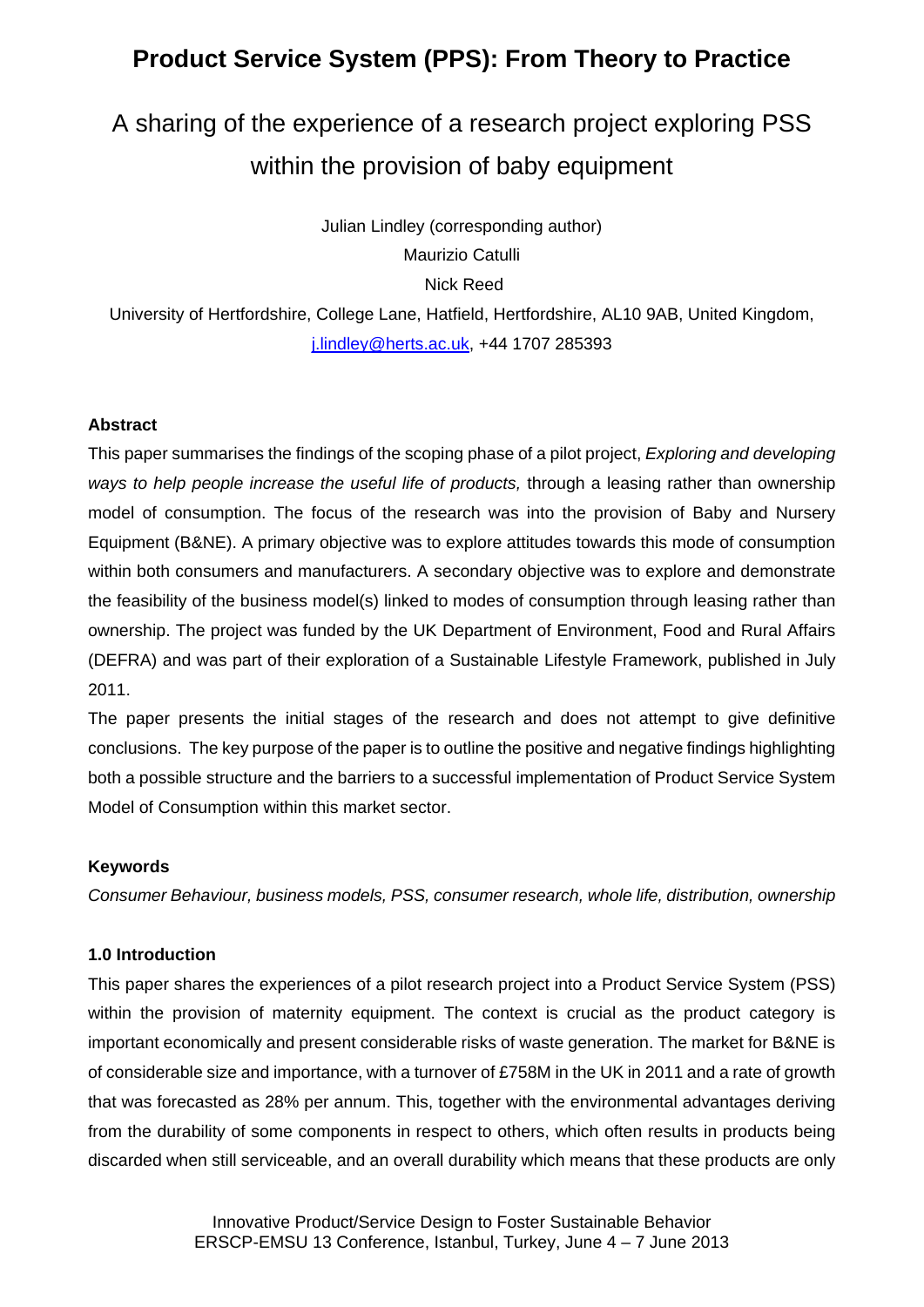partly utilized, they last years but are used for months, making strollers and other B&NE an ideal candidate product to design a PSS around.

A PSS is a "system of products, services, supporting networks and infrastructure that is designed to be competitive, satisfy customer needs and have a lower environmental impact than traditional business models" (Mont, 2001:239). Within this marketplace the stroller is the largest financial outlay and consequently the most suitable product for consideration within a PSS provision, but the supply, use and after life of other products are also included in the research. Based on a previous study by (Mont et al., 2006), it is believed that this market would benefit from a PSS approach due to the following factors:

1. The 'use' lifetime of the product, on average two years, was well below the functional lifetime of the product.

2. There was a strong social network of information sharing amongst new parents.

3. Constant turnover of products and need for innovation within the marketplace.

The initial driver for the research project was social and environmental sustainability, that is, to investigate increasing product longevity while reducing material consumption and impact. The B&NE market was selected due to the high turnover and wastage of materials due to factor 1 above. The type of PSS is a use oriented PSS, when consumers use a products but suppliers retain the ownership of it (Cook, 2004). The research built upon the work of Prof. Oksana Mont (Sweden, 2006) but with a broader remit to investigate perceptions and attitudes of consumers (parents and expectant parents) and manufacturers as well as life cycle assessment. It was considered important to conduct research into perceptions and attitudes rather than only base the research in implementation and structure. The first phase of the project (scoping phase) involved individual interviews and conducting focus groups. These activities took place with both consumers and manufacturers/retail outlets. This initial phase identified both drivers and barriers for change. These were resident within both groups. The second phase (currently on going) is building on the original findings with the implementation and documentation of a pilot study to gain insight into PSS from a practical as well as a theoretical perspective. This paper will deliver information on the research, methodology and summarise findings of the pilot study.

The authors felt it important to ascertain consumer and manufacturer attitudes as little research had been done into this important aspect of PSS (Catulli, 2012; Rexfelt and Hiort af Ornäs, 2009). The streams of literature that dealt with these business models, e.g. environmental management & economics and design and engineering have mentioned in passing the issue of compatibility of business models not based on ownership of goods with culture, but no detailed research has been done, apart from a recent study by Bardhi and Eckhardt (2012). That study can be seen as a landmark as it is a key analysis of the reaction of consumers when confronted with access based consumption. The research tries to extend the work made on strollers by Mont et al. (2006).

The paper is of interest to academics and practitioners interested in consumer receptivity to PSS.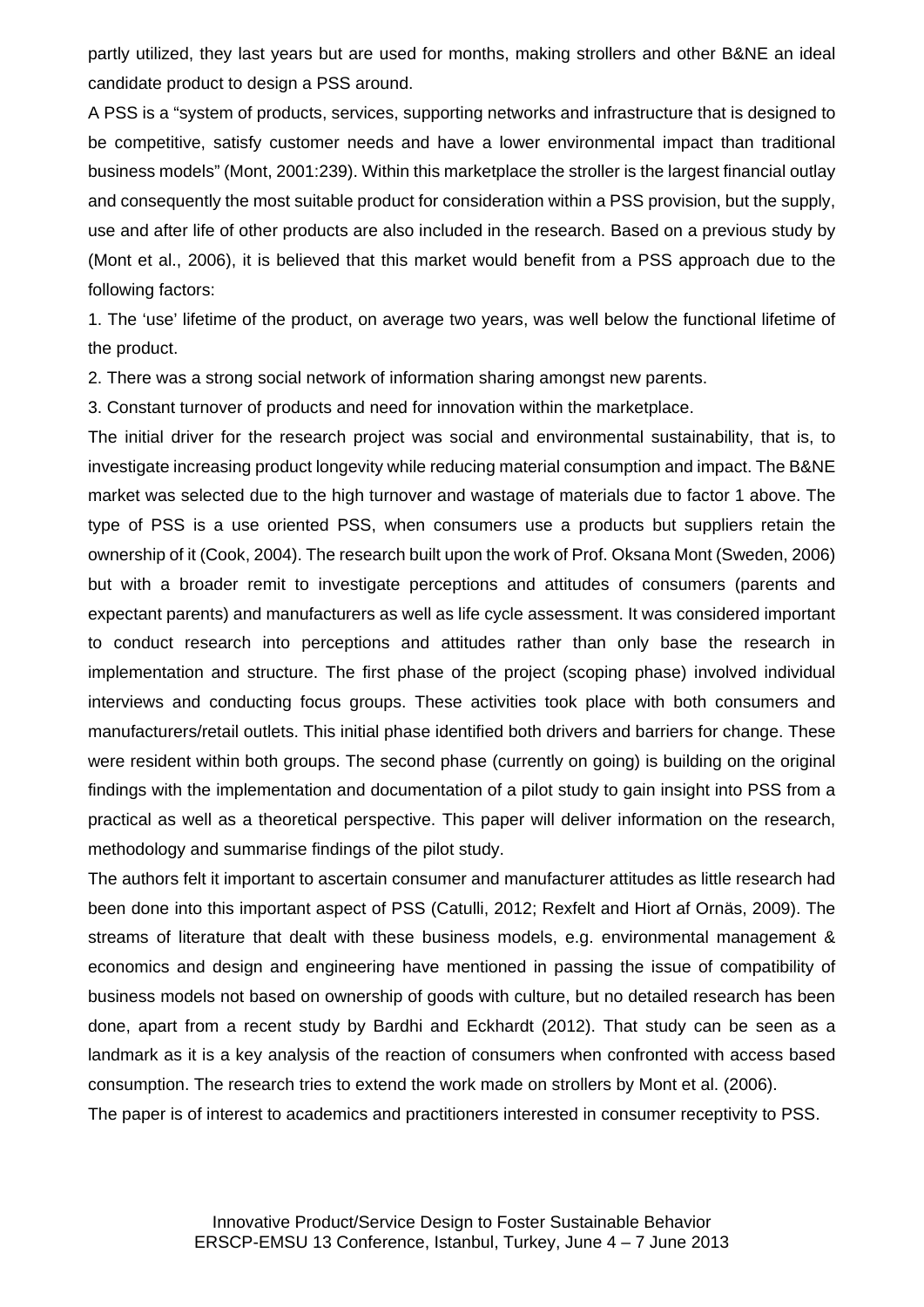# **2.0 Objectives of Research Study**

The primary objective of this pilot study was to gain an insight into consumer and manufacturers (including other interested stakeholders) attitudes to PSS within this market sector. A secondary objective was to establish a feasible structure to conduct a pilot study including identifying a network or supply chain of Manufacturers and other Stakeholders willing to participate in a field trial with the provision of equipment and support. The scoping phase had as goals:

- 1. To assess the feasibility of a PSS "leased" provision of maternity equipment in practical and economic terms, with attention to the main barriers and enabling factors to adoption;
- 2. To investigate existing networks for mothers and
- 3. To identify supply, in the form of manufacturers of maternity equipment that are willing to lease equipment at a competitive price. As part of this item it was necessary to investigate the attitudes of the management of these suppliers to adopt a PSS provision model, including establishing remanufacturing schemes, and their willingness to do so;
- 4. Work towards the design of a "demonstrator" project, by producing a blueprint describing an implementation model for a "demonstrator" project. This would encompass and build around the stakeholders identified in 3.

This paper summarises the key findings of the scoping project.

# **3.0 Methodology**

This research has been mainly qualitative, because the objective was to elicit narrative based evidence of feelings, opinion and attitudes of suppliers and consumers. This was indispensable because the newness of the topic. The research methods employed in this study were exploratory, within a constructionist epistemology. Within the context of an Action Research project, consumer research built on:

- 10 One to one, in depth qualitative interviews with managers of commercial organizations involved in the manufacturing and/or marketing of baby products, as well as non- commercial organizations such as the Baby Product Association and the NCT (UK Charity to support parents).
- Ten semi-structured in depth interviews of expectant women and mothers of young children.
- Workshops involving commercial organizations and learned organizations.
- 5 focus groups involving circa 30 consumers, these included about 10 expectant mothers, 10 mothers and four male partners.

All the above were recorded with a digital recorder and transcribed: both audio recordings and transcripts. The analysis was conducted with NVIVO software; the research was conducted under the protocols of the University of Hertfordshire Ethics Process. The ethical protocol number for this research released by UH is BS/R/036 11.

#### **3.1 Consumer Research**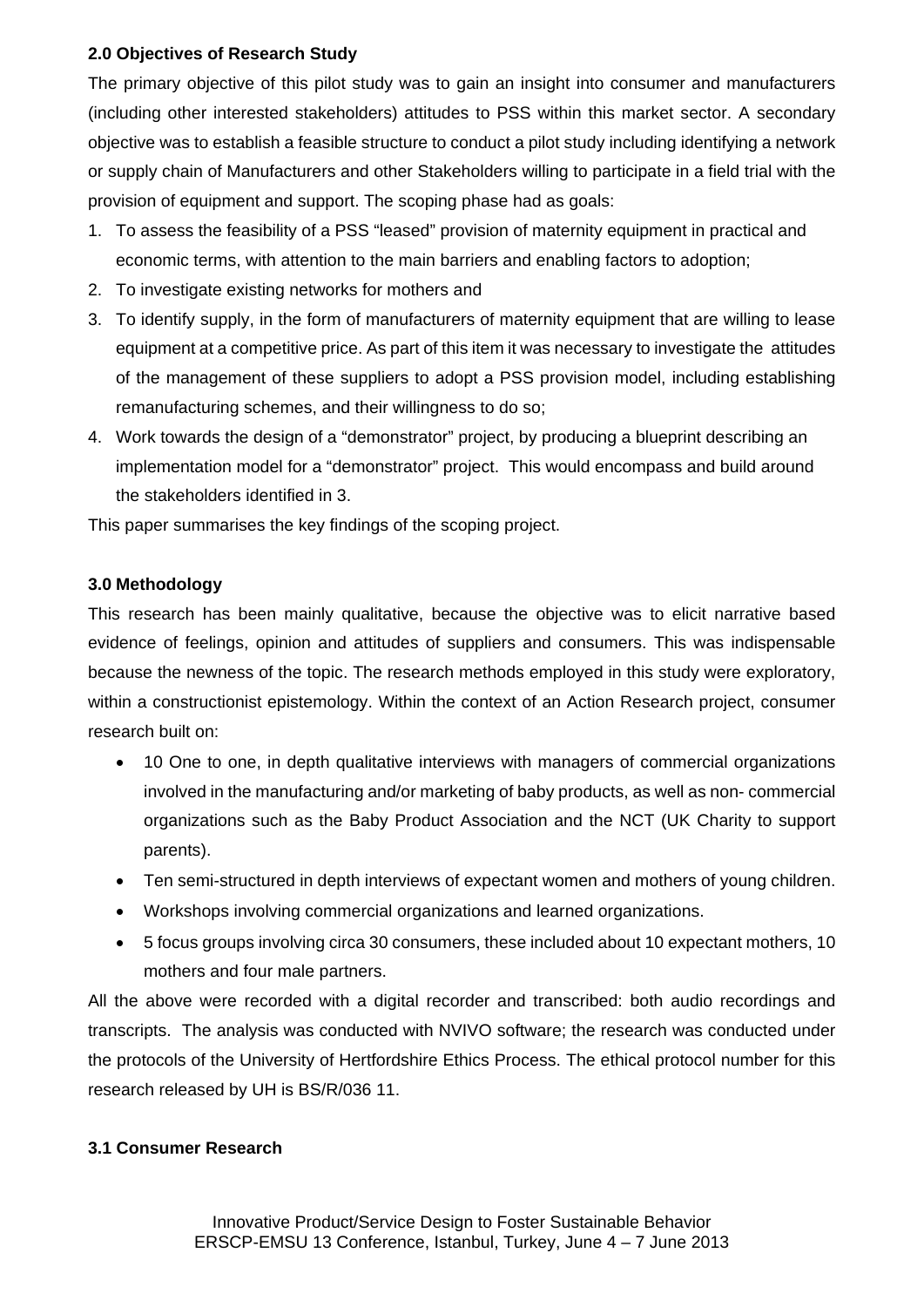Props were used in the focus groups to stimulate discussion. Neither interviews nor focus groups were filmed as this was found to tense the participants.

# **3.2 Company Research**

Formal one to one interviews were conducted in conjunction with focus groups.

# **4.0 Initial Findings**

The research team had ascertained in previous research that this type of consumption behaviour (PSS) is in conflict with consumer culture in most Western cultures, as ownership of products is used by consumers to project a self-image to the outside world (Bardhi and Eckhardt, 2012; Belk, 1988; Belk, 2007) and to express affiliation to groups of like-minded consumers (Cova, 2012; Shouten and McAlexander, 1995). In effect it has been reported that when confronted with PSS based propositions consumers exhibit fear of contamination from sharing products with others (Bardhi and Eckhardt, 2012), opportunistic behaviour, negative reciprocity (negative feelings towards other consumers) and they reject attempts by the provider to became part of communities of practice (Bardhi and Eckhardt, 2012). In prior research on a hypothetical provision of strollers as part of a PSS, parents expressed concerns about hygiene, health and safety, as well as product obsolescence when rented out several times, and a stigma effect as parents could be seen not to care for their children (Catulli, 2012). Users could also be concerned by a low perceived control, this is a factor which influences consumers' decision towards ownership away from services (Bateson, 1985; Hui and Bateson, 1991). Finally, consumers were concerned by typical satisfaction criteria of services, such as reliability of services, responsiveness to bookings and complaints, empathy of service personnel, assurance and on demand availability of the products (Catulli, 2012).

#### **4.1 Benefits of PPS**

#### **4.1.1 Benefits to Consumers**

The findings from surveying consumers were complex. Consumers seemed favourable to the concept in principle. The most important expected benefits were financial, as respondents thought they could use top of the range, luxury brands of prams with a monthly charge, and spaces savings, as they would not have to store the products in their houses as the children grew. Of course some recognized that environmental advantages were also a benefit but very few of the interviewees felt that environmental issues alone were a strong enough reason alone for adopting a PSS within B&NE. Consumers are also interested in the flexibility of a PSS and possibility of sampling various products. Critical success factors would include assurance, including quality of refurbishing and remanufacturing and environmental standards and labels, accessibility of service personnel and products, brand names, choice of products, reliability of supply and responsiveness to requests and complaints.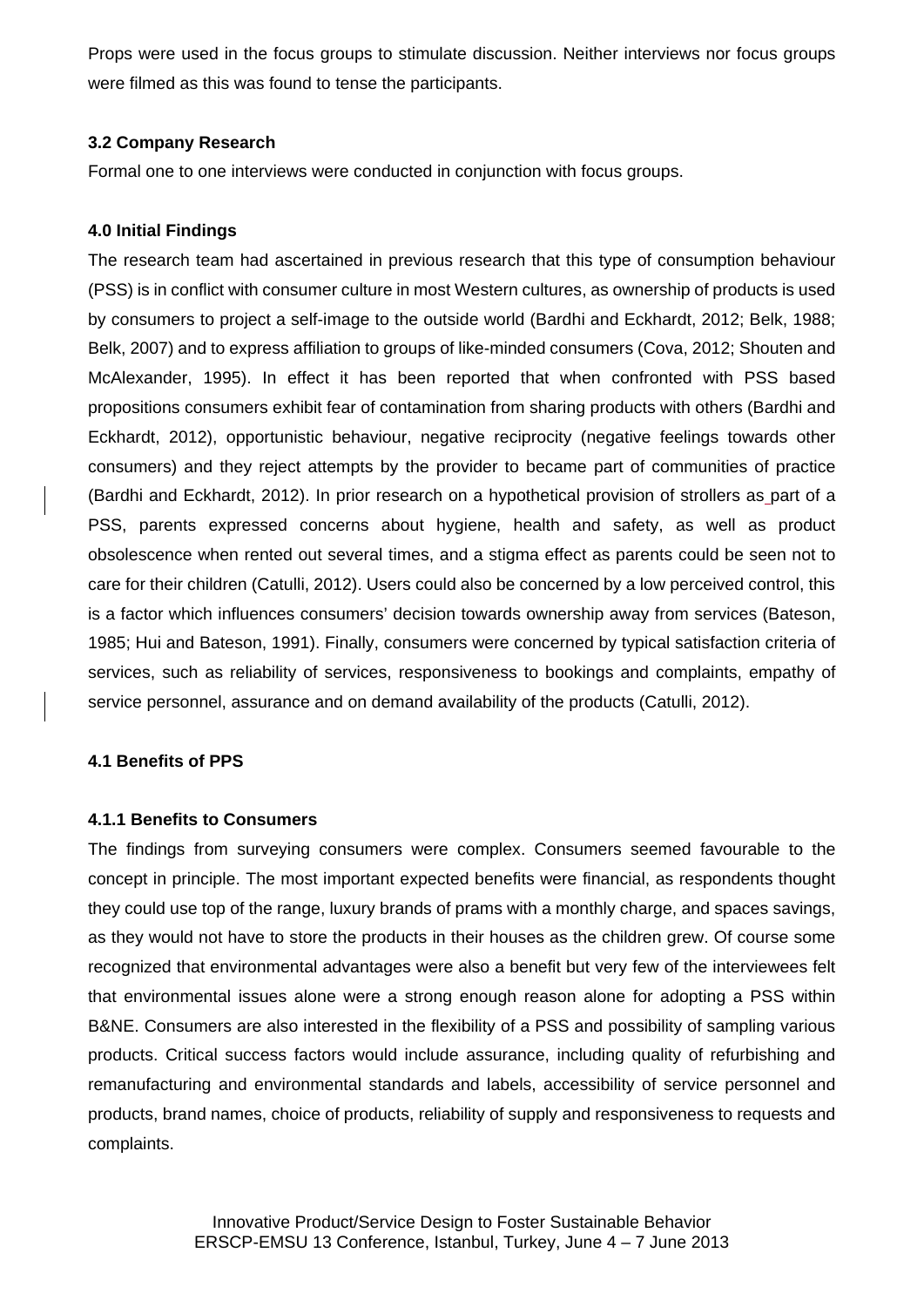#### **4.1.2 Benefits to Manufacturers**

Benefits to manufacturers include brand values, steady income, producer end of life responsibility, improved affordability for consumers, opportunity to learn and educate consumers, more direct distribution, new market opportunities, waste reduction, and control of the second hand market. Respondents (managers of B&NE companies) thought that they would be seen doing the right thing and adopting green values, these values would enrich their brand; most respondents associated the scheme with waste reduction and recycling. The scheme would facilitate producer end of life responsibility, make products more affordable for consumers, assist their education on sustainable use, improve suppliers' relationship with consumers and open new market opportunities (including taking charge of the second hand market) and create a steady flow of income for the providers. Within the industry sector as a positive environmental model, an opportunity for innovation and a stronger connection to customers were seen as possible benefits. Within this it was acknowledged that a PSS would demand a different approach to the design of products where manufacturers had a product stewardship role throughout the life of their products.

# **4.2 Barriers to PSS**

# **4.2.1 Barriers for Consumers**

The respondents' main concerns include the health and safety attributes of the provision, possible stigma of using remanufactured, leased or rented products, concerns with commitment to a financial agreement with associated preoccupation with debt, quality concerns and risk of being allocated an obsolete, out of fashion product. B&NE is an emotive subject and consumers make purchasing decisions for psychological, social and cultural reasons as much as for financial or functional benefits. Any new system would need to 'educate or reassure' consumers to the psychological and cultural possibilities and benefits of PSS. For example consumers at times see their possession as an extension of self and a way of self-expression (Belk, 1988; Richins, 1994) and feel the need to modify these products, which would make of ownership a more appropriate choice. Furthermore consumers might not trust PSS provision as they would be uncertain as what they would get; they would also be concerned about quality, responsiveness of providers to requests and complaints, empathy and reliability of supply, as well as, for some products, hygiene and safety issues. Concerns were raised about the reliability of used equipment which is a cornerstone of a PSS.

# **4.2.2 Manufacturers and other Stakeholders**

Innovative Product/Service Design to Foster Sustainable Behavior ERSCP-EMSU 13 Conference, Istanbul, Turkey, June 4 – 7 June 2013 There seem to be several commercial barriers to the diffusion of PSS. It is feared that the fall in industrial production engendered by a reduction of product proliferation due to the diffusion of PSS could have economic repercussions (Mont and Lindhqvist, 2003). There are difficulties in designing eco-efficient PSS' (Mont, 2001; Manzini and Vezzoli, 2002); companies may oppose end of life responsibility (Mont, 2001) and often undervalue the environmental potential of PSS, so other reasons need to be used to spur them to adopt the model (Sakao et al, 2009).There is also paucity of successful business cases (Mont, 2001; Mont and Lindhqvist, 2003). Not all PSS are eco-efficient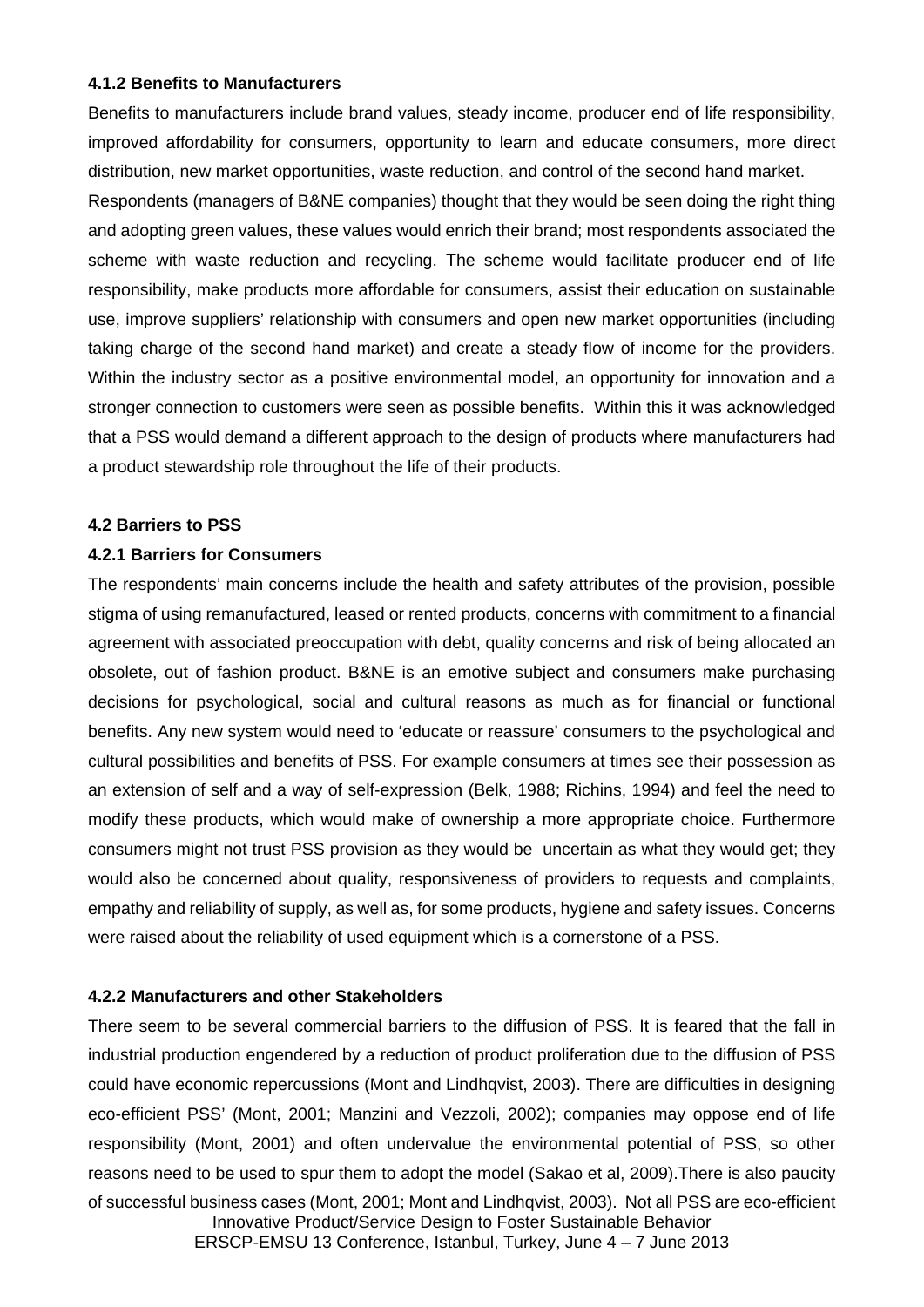(Manzini and Vezzoli, 2003). PSS design needs to satisfy precise environmental criteria. Another barrier is the need for companies to work in integrated networks in order to successfully operate PSS provision (Mont, 2002; Evans et al., 2007); there is evidence that businesses are not well equipped to do this (Evans et al., 2007; Roy et al. 2002) challenge the assumption that de-materialization always enhances sustainability, for example in the case of education when comparing on campus and distant learning.

The authors' research identified similar findings but consider that when issues are isolated they can be resolved. These included possible damage to the brand if the service was not sufficiently good, cash flow issues, investment payback period, costs, effort and resources of managing change, legislation, health and safety concerns, quality of refurbishing and remanufacturing, logistic costs and possible channel conflict. Two key concerns were legal and control of the Brand. With the former, in the UK a leasor has to obtain a Consumer Credit License (CCL) which would take companies into a new financial market sector. For most companies this is a shift in their business model which they were hesitant to take. Providing products to a PSS provider, who has the financial structure and CCL, raised the issue of protecting the Brand. That is if the service was

 poor the impact would also fall on the Brand or manufacturing company. This was perceived as a business risk.

Although beyond the scope of the study it was noted that problems with geographical patterns of demand could render the provision unreliable and even unavailable in some areas, and create difficulties in networking with business partners.

#### **5.0 Discussion and Future Work**

#### **5.1 Pilot Study Structure**

At the end of the first phase of research an initial structure diagram was proposed (see fig.1 below) for the second phase of the research project. This structure was constructed around organisations that were willing to participate with a pilot project. In this scheme the pilot rests on two pillars, a "marketing" hub (currently confidential) which purports to recruit the consumer participants to the pilot; and a "logistics" hub (currently manufacturers). The logistics hub company is able to store products, service and replenish them and deliver them. Findings from consumers highlighted that this mode of delivery would succeed better if integrated with a service provision, for example advice, knowledge supplied around the practices of child rearing, warranties, financial assistance, upgrade of tangible products as the baby grows. For this reason a marketing hub (currently a not for profit organization) was included rather than a direct link between manufacturer and consumer. This engenders a feeling of impartiality in the system to the consumer.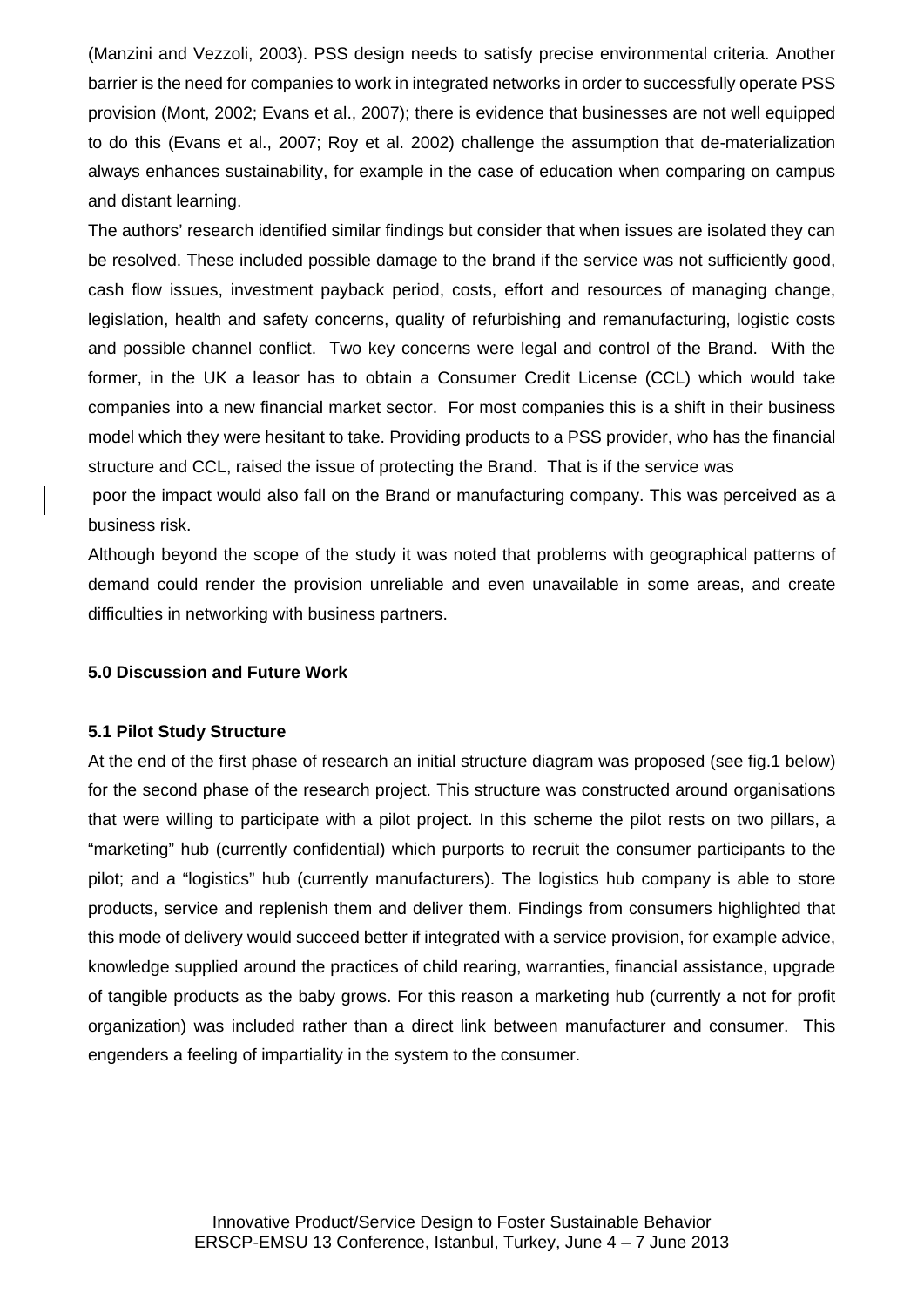

# *Figure 1: Proposed Business Structure of Field Trials*

In order for the pilot or even a scaled up provision to be successful, the PSS should be given assurance and certified in respect to its quality and sustainability, including the quality of refurbishing and remanufacturing processes. They should be flexible and supported with good service and transparent communications from suppliers. The tangible products supplied should also be top of the range.

Consumers seek information about products and services from credible sources, for example midwifes and health visitors, expert bodies such as the NCT, and other parents; they seem to be looking for information from on line information facilities and social networks both real and virtual.

Overall, the research seems to suggest that the pilot would be accepted by both suppliers and consumers, and promotional strategies used to promote the concept would need to build on the sources and media consumers consider credible On-line information sources are important as consumers compare notes with other parents and seek endorsements from reliable sources. It is imperative that consumers gain confidence in the structure and quality of this mode of consumption for PPS to work effectively. In essence the structure should be seen as a 'BRAND' in which supplierconsumer trust is built.

# **5.2 Pilot Study Objectives**

Building on the findings of the scoping project the authors are working towards a pilot study implementing and documenting the provision of B&NE with a control group of consumers. Work will include;

• A full financial appraisal of the pilot model.

Innovative Product/Service Design to Foster Sustainable Behavior ERSCP-EMSU 13 Conference, Istanbul, Turkey, June 4 – 7 June 2013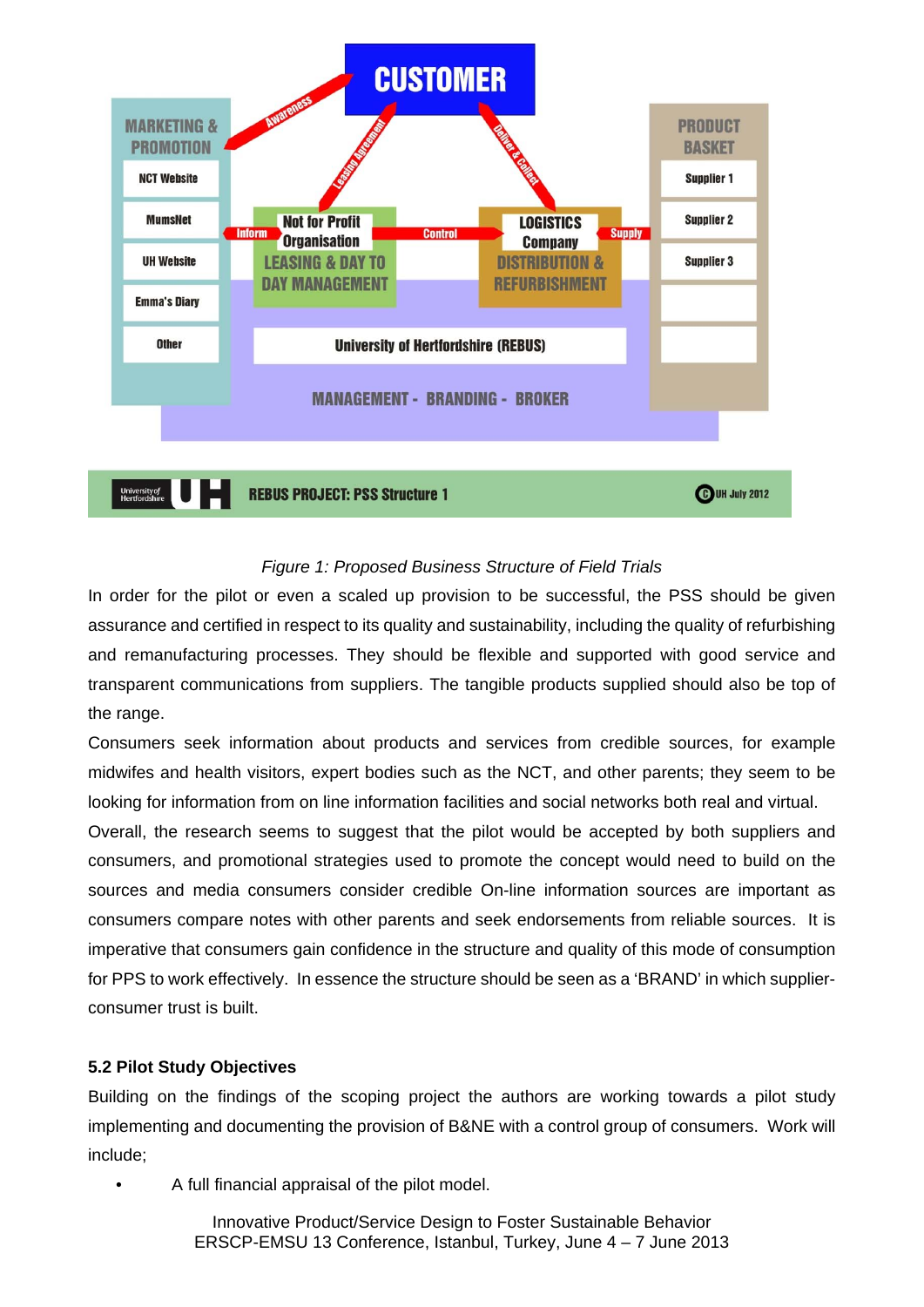- Building a promotion and information network utilising, wherever possible, existing networks which consumers have confidence in.
- The provision should be focused on 1-2 major items, e.g. strollers, and these should be top of the range branded products.
- In the implementation of the pilot, and certainly for any future scaling up project, an investment should be made in a certification process such as for example quality and environmental labels. These should also cover the quality of refurbishing and remanufacturing processes.
- Future research should interrogate both consumers who buy in the PSS, and those that turn it down; these are very important, because they would add valuable insight into the reason of what the stumbling blocks are to the diffusion of the model.
- Qualitative surveys should also by the same token administered to those business partners who drop out of the initial involvement, for a similar reason, as they would have a more advanced understanding of the PSS provision and will probably have devised a rationale for not implementing the pilot.

# **6.0 Funding Body and Acknowledgements**

The authors would like to thank the UK Government Department for the Environment, Food and Rural Affairs (DEFRA) who funded the Research Project. They would also like to thank all the participants, parents and companies who partook of the focus groups and contributed in other ways to the project. They would also like to thank Buttercups Nursery School, Enfield, North London for providing facilities for the focus groups.

#### **References**

- Bardhi, F. and Eckhardt, G.M., 2012. Access-Based Consumption: The Case of Car Sharing. Journal of Consumer Research, 39, 1-18.
- Bateson, J.E.G., 1985. Perceived Control and the Service Encounter. In: J.A. Czpiel, R. Solomon and C. Surprenant (Eds), The Service Encounter: Managing Employee / Customer Interaction in Service Businesses. Lexington, Lexington, MA.
- Belk, R., 1988. Possessions and the Extendes Self. Journal of Consumer Research, 15, 139-168.
- Belk, R., 2007. Why Not Share Rather Than Own? The ANNALS of the American Academy of Political and Social Science126-140.
- Catulli, M., 2012. What Uncertainty? Further Insights on why consumers might be distrustful of product service systems. Journal of Manufacturing Technology Management, 23, 780-793.
- Cook, M., 2004. Understanding the potential opportunities provided by service-orientated concepts to improve resource productivity. In: T.A.B.H. Bhamra (Editor), Design and Manufacture for Sustainable Development John Wiley and Sons
- Cova, B., 2012. L'Activite' des clients: un travail? Sciences de la Societe', 82, 81-103.
- Evans, S, Partidário, P. And Lambert, J. (2007), "Industrialization as a key element of sustainable productservice solutions", *International Journal of Production Research*, V. 45, Nos 18-19, P. 4225-4246

Innovative Product/Service Design to Foster Sustainable Behavior ERSCP-EMSU 13 Conference, Istanbul, Turkey, June 4 – 7 June 2013